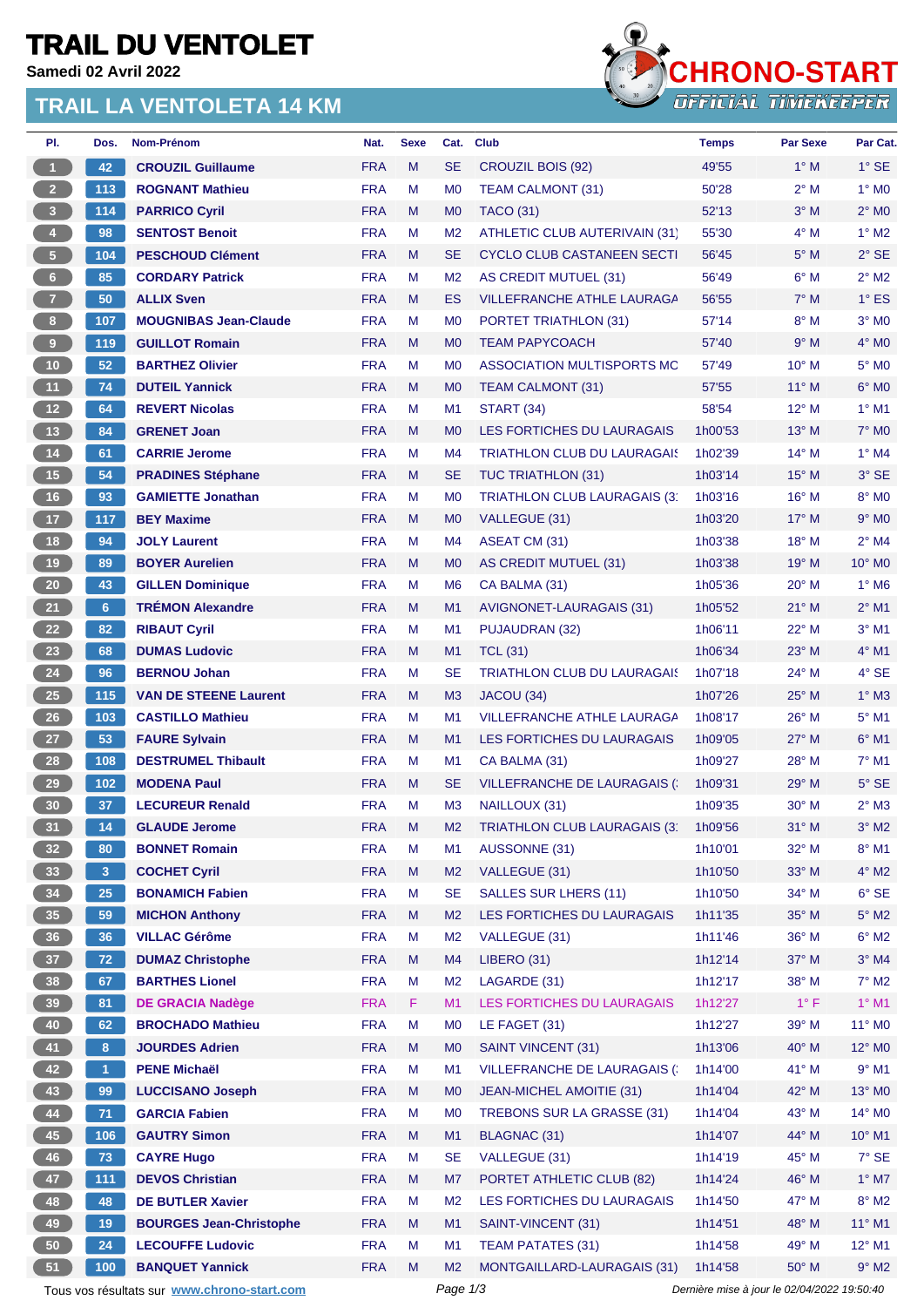# **TRAIL DU VENTOLET**

**Samedi 02 Avril 2022**

#### **TRAIL LA VENTOLETA 14 KM**



| PI.                                                                                                    | Dos.            | Nom-Prénom                         | Nat.       | <b>Sexe</b> | Cat.           | <b>Club</b>                           | <b>Temps</b> | <b>Par Sexe</b> | Par Cat.                   |
|--------------------------------------------------------------------------------------------------------|-----------------|------------------------------------|------------|-------------|----------------|---------------------------------------|--------------|-----------------|----------------------------|
| 52                                                                                                     | 13              | <b>GELY Damien</b>                 | <b>FRA</b> | M           | M <sub>0</sub> | BALMA (31)                            | 1h15'19      | $51^\circ$ M    | 15° MO                     |
| 53                                                                                                     | 44              | <b>BOUTARIC Sandrine</b>           | <b>FRA</b> | F           | M <sub>2</sub> | CA BALMA (31)                         | 1h15'32      | $2^{\circ}$ F   | $1^\circ$ M2               |
| 54                                                                                                     | 83              | <b>GUERREIRA Eli</b>               | <b>FRA</b> | M           | SE             | NAILLOUX (31)                         | 1h15'41      | 52° M           | 8° SE                      |
| 55                                                                                                     | 17 <sub>2</sub> | <b>LE GUEUZIEC Alexandrine</b>     | <b>FRA</b> | F.          | M1             | <b>VILLEFRANCHE DE LAURAGAIS (:</b>   | 1h15'47      | $3^{\circ}$ F   | $2^{\circ}$ M1             |
| 56                                                                                                     | 109             | <b>BAH Alpha</b>                   | <b>FRA</b> | M           | <b>SE</b>      | TOULOUSE (31)                         | 1h15'49      | $53^\circ$ M    | $9°$ SE                    |
| 57                                                                                                     | 55              | <b>REVERT Julien</b>               | <b>FRA</b> | М           | M <sub>1</sub> | TARABEL (31)                          | 1h17'29      | 54° M           | 13° M1                     |
| 58                                                                                                     | 35              | <b>VILLAC Laetitia</b>             | <b>FRA</b> | F.          | M <sub>2</sub> | VALLEGUE (31)                         | 1h17'32      | $4^{\circ}$ F   | $2^{\circ}$ M2             |
| 59                                                                                                     | 22              | <b>ROUQUIER Bhiaulat</b>           | <b>FRA</b> | F           | M <sub>0</sub> | <b>BULLES D'AIR/ TEAM PATATES (3)</b> | 1h17'54      | $5^{\circ}$ F   | $1^\circ$ MO               |
| 60                                                                                                     | 45              | <b>MONEGLIA Anthony</b>            | <b>FRA</b> | M           | M <sub>0</sub> | <b>MONTGISCARD (31)</b>               | 1h18'11      | 55° M           | $16^\circ$ MO              |
| 61                                                                                                     | 66              | <b>BERTHOUMIEUX Julien</b>         | <b>FRA</b> | M           | <b>SE</b>      | LES SEMI-CROUSTILLANTS (31)           | 1h18'18      | 56° M           | $10^{\circ}$ SE            |
| 62                                                                                                     | 121             | <b>ANGLIO Matthias</b>             | <b>FRA</b> | M           | M <sub>2</sub> | LABASTIDE D'ANJOU (31)                | 1h18'43      | $57^\circ$ M    | $10^{\circ}$ M2            |
| 63                                                                                                     | 75              | <b>ERRARD Benoit</b>               | <b>FRA</b> | М           | M <sub>1</sub> | <b>RUNNING A POMPERTUZAT (31)</b>     | 1h18'56      | 58° M           | 14° M1                     |
| 64                                                                                                     | 56              | <b>FOUILLEUL Caroline</b>          | <b>FRA</b> | F           | M <sub>1</sub> | <b>VILLEFRANCHE ATHLE LAURAGA</b>     | 1h19'04      | $6^{\circ}$ F   | $3°$ M1                    |
| 65                                                                                                     | 27              | <b>BERGÉ Alexandre</b>             | <b>FRA</b> | M           | M <sub>1</sub> | GARDOUCH (31)                         | 1h19'05      | $59^\circ$ M    | 15° M1                     |
| 66                                                                                                     | 2 <sup>7</sup>  | <b>LONGMORE Sean</b>               | <b>FRA</b> | M           | M4             | <b>VILLEFRANCHE DE LAURAGAIS (</b>    | 1h19'05      | $60^\circ$ M    | $4^\circ$ M4               |
| 67                                                                                                     | 49              | <b>ROUSSEAU Mireille</b>           | <b>FRA</b> | F           | M4             | <b>FOYER RURAL POMPERTUZAT (3)</b>    | 1h19'23      | $7^{\circ}$ F   | $1^\circ$ M4               |
| 68                                                                                                     | 101             | <b>FAURÉ Nicolas</b>               | <b>FRA</b> | M           | <b>SE</b>      | <b>TOULOUSE TRIATHLON (31)</b>        | 1h19'33      | 61° M           | $11^{\circ}$ SE            |
| 69                                                                                                     | 65              | <b>BONNERY Lilian</b>              | <b>FRA</b> | M           | M <sub>2</sub> | CARCASSONNE (11)                      | 1h19'52      | 62° M           | 11° M2                     |
| 70                                                                                                     | 28              | <b>PEÑA François</b>               | <b>FRA</b> | M           | M1             | <b>SALLES SUR L'HERS (11)</b>         | 1h19'52      | $63^\circ$ M    | $16^{\circ}$ M1            |
| 71                                                                                                     | 123             | <b>AOUINI Amin</b>                 | <b>FRA</b> | м           | <b>SE</b>      | <b>AVAB</b>                           | 1h20'11      | $64^{\circ}$ M  | $12^{\circ}$ SE            |
| 72                                                                                                     | 29              | <b>CARROLA Julien</b>              | <b>FRA</b> | M           | M <sub>0</sub> | LES FORTICHES DU LAURAGAIS            | 1h20'43      | 65° M           | 17° M0                     |
| 73                                                                                                     | $\overline{4}$  | <b>VALVERDE Julie</b>              | <b>FRA</b> | F.          | <b>SE</b>      | <b>TOULOUSE (31)</b>                  | 1h21'09      | $8^{\circ}$ F   | $1^\circ$ SE               |
| 74                                                                                                     | 47              | <b>ROUSSEAU Olivier</b>            | <b>FRA</b> | M           | M3             | <b>FOYER RURAL POMPERTUZAT (3)</b>    | 1h21'25      | $66^{\circ}$ M  | $3°$ M $3$                 |
| 75                                                                                                     | 69              | <b>CARAYON Etienne</b>             | <b>FRA</b> | M           | M <sub>0</sub> | PIBRAC (31)                           | 1h21'58      | $67^\circ$ M    | $18^\circ$ MO              |
| 76                                                                                                     | 33              | <b>CAPELLE Caroline</b>            | <b>FRA</b> | F.          | M <sub>1</sub> | <b>LES FORTICHES DU LAURAGAIS</b>     | 1h22'17      | $9^{\circ}$ F   | $4^\circ$ M1               |
| 77                                                                                                     | 92              | <b>POLLE Nathalie</b>              | <b>FRA</b> | F           | M <sub>1</sub> | <b>TRACKS ATHLE LISLE JOURDAIN</b>    | 1h22'19      | $10^{\circ}$ F  | 5° M1                      |
| 78                                                                                                     | 16              | <b>RIVIÈRE Christine</b>           | <b>FRA</b> | F           | M3             | <b>CORRER PER TRESBES (11)</b>        | 1h22'31      | $11^{\circ}$ F  | $1^\circ$ M3               |
| 79                                                                                                     | 118             | <b>BEY CREUX Celine</b>            | <b>FRA</b> | F           | M <sub>0</sub> | VALLEGUE (31)                         | 1h22'41      | $12^{\circ}$ F  | $2^{\circ}$ MO             |
| 80                                                                                                     | 41              | <b>PUECH Olivier</b>               | <b>FRA</b> | M           | M <sub>2</sub> | <b>RENNEVILLE (31)</b>                | 1h22'58      | 68° M           | 12° M2                     |
| 81                                                                                                     | 116             | <b>PAQUETTE Serge</b>              | <b>FRA</b> | M           | M <sub>2</sub> | TOULOUSE (31)                         | 1h23'20      | $69^\circ$ M    | 13° M2                     |
| 82                                                                                                     | 15              | <b>MARQUIÉ Yves</b>                | <b>FRA</b> | M           | M <sub>5</sub> | LES COUREURS DU LAURAGAIS             | 1h23'31      | 70° M           | $1^\circ$ M <sub>5</sub>   |
| 83                                                                                                     | 46              | <b>NOGUÈS-HOJSAN Laurène</b>       | <b>FRA</b> | F           | <b>SE</b>      | <b>SEILH (31)</b>                     | 1h23'35      | $13^{\circ}$ F  | $2°$ SE                    |
| 84                                                                                                     | 32              | <b>SIBRA Jonathan</b>              | <b>FRA</b> | M           | SE             | LEGUEVIN (31)                         | 1h23'43      | 71° M           | $13^\circ$ SE              |
| 85                                                                                                     | 31              | <b>SIBRA Jerome</b>                | <b>FRA</b> | M           | M3             | AUSSONNE (31)                         | 1h24'29      | 72° M           | $4^\circ$ M3               |
| 86                                                                                                     | 23              | <b>MIQUEL Laurie</b>               | <b>FRA</b> | F           | <b>MO</b>      | LES FORTICHES DU LAURAGAIS            | 1h24'29      | $14^{\circ}$ F  | $3°$ MO                    |
| 87                                                                                                     | 51              | <b>FRAGA DE OLIVEIRA Stéphanie</b> | <b>FRA</b> | F           | M <sub>1</sub> | PORTET ATHLETIC CLUB (31)             | 1h25'14      | $15^{\circ}$ F  | $6^{\circ}$ M1             |
| 88                                                                                                     | 57              | <b>FONTAINE Romain</b>             | <b>FRA</b> | M           | M <sub>0</sub> | BAZIEGE (31)                          | 1h26'00      | 73° M           | 19° MO                     |
| 89                                                                                                     | 86              | <b>ZUPPELLI Sandrine</b>           | <b>FRA</b> | F           | M3             | S/L UNION CLUB ATHLETIQUE (31         | 1h26'01      | $16^{\circ}$ F  | $2^\circ$ M3               |
| 90                                                                                                     | 87              | <b>WAECHTER Virginie</b>           | <b>FRA</b> | F.          | M <sub>2</sub> | TRIATHLON CLUB NARBONNE (11           | 1h26'34      | $17^{\circ}$ F  | $3^\circ$ M2               |
| 91                                                                                                     | 97              | <b>CARDEAU Vincent</b>             | <b>FRA</b> | M           | M <sub>0</sub> | TEAM LA ROCA (31)                     | 1h27'41      | 74° M           | 20° M <sub>0</sub>         |
| 92                                                                                                     | 20 <sub>2</sub> | <b>BARONNAT Ségolène</b>           | <b>FRA</b> | F           | M1             | TEAM PATATES / INDESTRUCTE/           | 1h27'53      | $18^{\circ}$ F  | $7^\circ$ M1               |
| 93                                                                                                     | 39              | <b>BELLAY Audrey</b>               | <b>FRA</b> | F           | <b>SE</b>      | LES FORTICHES DU LAURAGAIS            | 1h28'30      | $19°$ F         | 3° SE                      |
| 94                                                                                                     | 21              | <b>BERRUÉE Jérémy</b>              | <b>FRA</b> | ${\sf M}$   | M <sub>0</sub> | <b>TEAM PATATES (31)</b>              | 1h28'42      | 75° M           | 21° MO                     |
| 95                                                                                                     | 91              | <b>CENAC Alexia</b>                | <b>FRA</b> | F           | M <sub>2</sub> | <b>MAURENS (32)</b>                   | 1h28'44      | $20^{\circ}$ F  | $4^\circ$ M2               |
| 96                                                                                                     | 60              | <b>JEANNETON Laurence</b>          | <b>FRA</b> | F           | M <sub>3</sub> | <b>MERVILLE TRAIL (82)</b>            | 1h28'55      | $21^{\circ}$ F  | $3^\circ$ M3               |
| 97                                                                                                     | 77              | <b>LAURET Albert</b>               | <b>FRA</b> | M           | M <sub>5</sub> | S/L LAURAGAIS ATHLE CASTELN.          | 1h29'01      | 76° M           | $2^{\circ}$ M <sub>5</sub> |
| 98                                                                                                     | 105             | <b>KIBOU Bahija</b>                | <b>FRA</b> | F.          | M1             | POUCHARRAMET (31)                     | 1h29'07      | $22^{\circ}$ F  | $8^\circ$ M1               |
| 99                                                                                                     | $112$           | <b>ARFEUX Luc</b>                  | <b>FRA</b> | М           | M <sub>0</sub> | <b>VILLEFRANCHE DE LAURAGAIS (:</b>   | 1h29'09      | 77° M           | 22° MO                     |
| $100$                                                                                                  | 26              | <b>GILJEAN Cendrine</b>            | <b>FRA</b> | F           | M <sub>2</sub> | TEAM PATATES 31 (31)                  | 1h29'12      | $23^{\circ}$ F  | $5^\circ$ M2               |
| 101                                                                                                    | 120             | <b>ROUSSEAU Laurent</b>            | <b>FRA</b> | M           | M <sub>3</sub> | LABASTIDE D'ANJOU (31)                | 1h30'56      | 78° M           | $5^\circ$ M3               |
| $102$                                                                                                  | 110             | <b>LOQUEN Thomas</b>               | <b>FRA</b> | M           | M1             | <b>VILLEFRANCHE DE LAURAGAIS (</b>    | 1h30'58      | 79° M           | 17° M1                     |
| Tous vos résultats sur www.chrono-start.com<br>Page 2/3<br>Dernière mise à jour le 02/04/2022 19:50:40 |                 |                                    |            |             |                |                                       |              |                 |                            |